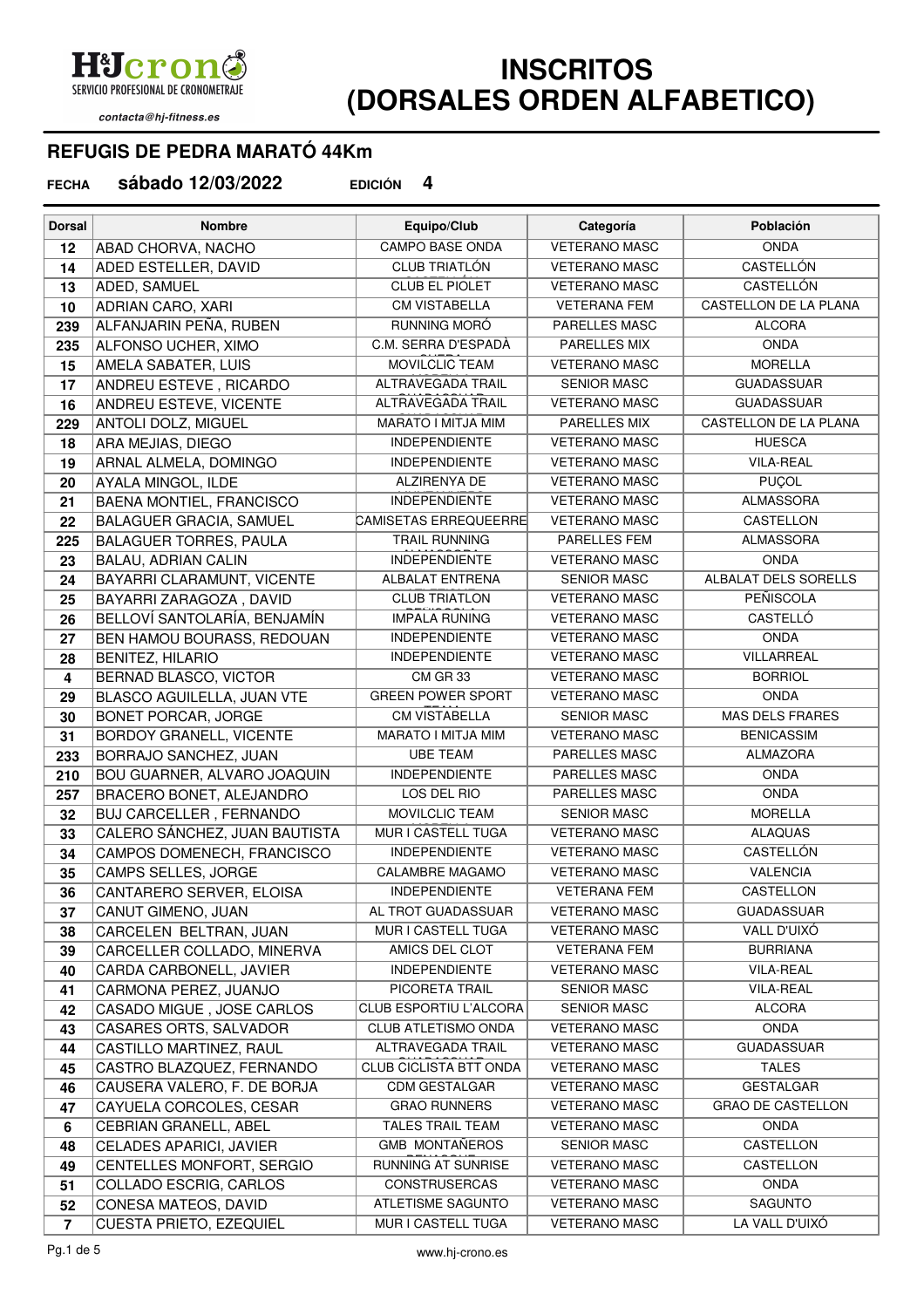| <b>Dorsal</b> | <b>Nombre</b>                                   | Equipo/Club                                       | Categoría                            | Población                     |
|---------------|-------------------------------------------------|---------------------------------------------------|--------------------------------------|-------------------------------|
| 50            | CHAPPELL ECCLESHARE, ANDREW                     | <b>RUNNING AT SUNRISE</b>                         | <b>VETERANO MASC</b>                 | <b>BENICASSIM</b>             |
| 255           | CHIVA CARRASCO, JONATHAN                        | <b>INDEPENDIENTE</b>                              | PARELLES MASC                        | <b>ALCORA</b>                 |
| 1             | DAABAL CHMEIT, NAYIB                            | CM SIERRA DE ESPADAN                              | <b>SENIOR MASC</b>                   | SUERAS/SUERA                  |
| 53            | DE FRANCIA, CHIMO                               | MARATO I MITJA MIM                                | <b>VETERANO MASC</b>                 | CASTELLÓN                     |
| 54            | DE LA ROSA JIMÉNEZ, JORGE                       | <b>INDEPENDIENTE</b>                              | <b>SENIOR MASC</b>                   | <b>BETXÍ</b>                  |
| 55            | DE LIBANO SIDRO, PEDRO PABLO                    | <b>CORRE O DERRAMA</b>                            | <b>VETERANO MASC</b>                 | CASTELLON                     |
| 56            | DEL CAMPO, ELPIDIO                              | <b>INDEPENDIENTE</b>                              | <b>VETERANO MASC</b>                 | VILA-REAL                     |
| 57            | DÍAZ BLASCO, ÁNGEL ALBERTO                      | C. A UTIEL                                        | <b>VETERANO MASC</b>                 | <b>UTIEL</b>                  |
| 243           | DOLS SEGURA, JOSE                               | MONTAÑAS CASTELLÓN                                | <b>PARELLES MASC</b>                 | CASTELLÓ DE LA PLANA          |
| 58            | DOMINGO GUILLEN, CARLOS                         | RUN ADDICTION                                     | <b>SENIOR MASC</b>                   | CASTELLON                     |
| 59            | DOMINGUEZ TORRENTE, JOSE LUIS                   | <b>CLUB XTREM ALMENARA</b>                        | <b>SENIOR MASC</b>                   | <b>ALMENARA</b>               |
| 60            | DUART, ETIENNE                                  | <b>MATAMON TRAIL</b>                              | <b>VETERANO MASC</b>                 | <b>BENIFAIO</b>               |
| 61            | EJARQUE RAMOS, ALEJANDRO                        | CLUB ATLETISME ALCORA                             | <b>SENIOR MASC</b>                   | <b>CASTELLÓN</b>              |
| 62            | ESCUDERO MUÃ'OZ, ALONSO                         | <b>CLUB ATLETISMO SANTA</b>                       | <b>VETERANO MASC</b>                 | <b>ALICANTE</b>               |
| 63            | ESPELLETA CASINOS, GUSTAVO                      | CLUB ATLETISMO ONDA                               | <b>VETERANO MASC</b>                 | <b>ONDA</b>                   |
| 251           | FABREGAT GINER, AMPARO                          | CD NEVER STOP RUNNING                             | PARELLES MIX                         | <b>ALBORAIA</b>               |
| 64            | FELIP BELENGUER, PEDRO                          | MARATO I MITJA MIM                                | <b>VETERANO MASC</b>                 | <b>CASTELLON</b>              |
| 65            | FELIP LARA, RUBÉN                               | <b>RUN ADDICTION</b>                              | <b>SENIOR MASC</b>                   | CASTELLÓN                     |
| 66            | FELIP MARTINEZ, RAUL                            | <b>TALES TRAIL TEAM</b>                           | <b>VETERANO MASC</b>                 | <b>TALES</b>                  |
| 68            | FERNANDEZ CARRASCOSA,                           | CM CORRE I CANYA                                  | <b>VETERANO MASC</b>                 | CASTELLON                     |
| 69            | FERNANDEZ LATORRE, JOSE                         | MOUNTAIN NOROESTE                                 | <b>SENIOR MASC</b>                   | <b>MURCIA</b>                 |
| 70            | FERNANDEZ TORRES, RAUL                          | <b>C.D CHAFAALIAGAS</b>                           | <b>VETERANO MASC</b>                 | <b>JERICA</b>                 |
| 9             | FIGUEIRA GARCÍA, PABLO                          | <b>CD RIUSEC SPORTS</b>                           | <b>VETERANO MASC</b>                 | CASTELLÓN DE LA PLANA         |
| 71            | FUERTES BAGUENA, JOSE VICENTE                   | <b>CA ONDA</b>                                    | <b>VETERANO MASC</b>                 | <b>ONDA</b>                   |
| 249           | GADEA, OSCAR                                    | DESBORDATS RUNNER                                 | PARELLES MIX                         | <b>ONDA</b>                   |
| 224           | GALINDO PERALES, ALEJANDRO                      | ADV DUO TRAIL                                     | PARELLES MASC                        | ALCUDIA DE VEO                |
| 245           | GALLEGO DEL CASTILLO, JOSÉ                      | <b>INDEPENDIENTE</b>                              | PARELLES MIX                         | TORREJÓN DE VELASCO           |
| 230           | <b>GALLEN RUIZ, MARIA</b>                       | MARATO I MITJA MIM                                | PARELLES MIX                         | CASTELLON                     |
| 212           | <b>GARCIA BARDOLL, SANTI</b>                    | <b>CM VILAFAMES</b>                               | PARELLES MASC                        | <b>VILAFAMÉS</b>              |
| 72            | GARCIA CORCOLES, JUAN JOSE                      | <b>LOS LASTRES</b>                                | <b>VETERANO MASC</b>                 | <b>BURRIANA</b>               |
| 73            | <b>GARCIA CUENCA, JUAN JOSE</b>                 | <b>CLUB ATLETISME</b>                             | <b>VETERANO MASC</b>                 | <b>VILA-REAL</b>              |
| 74            | <b>GARCIA FORNER, SANTI</b>                     | <b>INDEPENDIENTE</b>                              | <b>SENIOR MASC</b>                   | SAGUNTO/SAGUNT                |
| 75            | GARCIA MENGUAL, JOSE LUIS                       | MARATO I MITJA MIM                                | <b>VETERANO MASC</b>                 | CASTELLÓN DE LA PLANA         |
| 214           | <b>GARCIA MONFERRER, PEDRO</b>                  | <b>CAMPO BASE ONDA</b>                            | PARELLES MIX                         | <b>ONDA</b>                   |
| 76            | <b>GARCIA MONFORT, VICENTE</b>                  | AMICS DEL CLOT                                    | <b>SENIOR MASC</b>                   | <b>BURRIANA</b>               |
| 227           | GARCIA NAVARRO, FRANCISCO                       | ORPESACORRE                                       | PARELLES MASC                        | OROPESA DEL MAR               |
| 77            | <b>GARI TORRENT, CARLOS</b>                     | <b>INDEPENDIENTE</b>                              | <b>VETERANO MASC</b>                 | ALMASSORA                     |
| 78            | GERICÓ GÓMEZ, PACO                              | TRIVOLTORS ALCASSER                               | <b>SENIOR MASC</b>                   | <b>ALCASSER</b>               |
| 79            | GILABERT HIDALGO, FATIMA                        | <b>GRUPO ENTRENAMIENTO</b>                        | <b>SENIOR FEM</b>                    | <b>ONDA</b>                   |
| 216           | GIMENO GARGALLO, ANA                            | <b>INDEPENDIENTE</b><br><b>DESFASE TRAIL TEAM</b> | PARELLES MIX<br><b>VETERANO MASC</b> | VILAVELLA (LA)<br><b>ONDA</b> |
| 80            | GIMENO JULVE, JORGE<br>GÓMEZ GALINDO, JOSE LUIS | <b>INDEPENDIENTE</b>                              | <b>VETERANO MASC</b>                 | VILAVELLA (LA)                |
| 81            | <b>GUAL GASCH, MANUEL</b>                       | <b>CM VISTABELLA</b>                              | <b>VETERANO MASC</b>                 | CASTELLON DE LA PLANA         |
| 82<br>83      | GUIMERA LLUIS, ALFONSO                          | <b>CA ONDA</b>                                    | <b>VETERANO MASC</b>                 | <b>ONDA</b>                   |
| 11            | GUIMERA, JUANMA                                 | CM GR33                                           | <b>VETERANO MASC</b>                 | <b>BENICARLÓ</b>              |
| 84            | HERNÁNDEZ RÓDENAS, ROSA ANA                     | C.D. NEVER STOP RUNNING                           | <b>VETERANA FEM</b>                  | <b>VALENCIA</b>               |
| 85            | HERRERO MARTINEZ, OSCAR                         | <b>BEFINISHER</b>                                 | <b>VETERANO MASC</b>                 | CASTELLON DE LA PLANA         |
| 86            | HERRERO PEÃ'A, LUCAS                            | <b>INDEPENDIENTE</b>                              | <b>SENIOR MASC</b>                   | <b>BURRIANA</b>               |
| 87            | HERRERO PONS, LUIS                              | <b>INDEPENDIENTE</b>                              | <b>VETERANO MASC</b>                 | <b>PATERNA</b>                |
| 88            | IBAÑEZ FERRES, CARLOS                           | C.M. VISTABELLA                                   | <b>SENIOR MASC</b>                   | CASTELLON                     |
| 89            | IZQUIERDO SASTRE, JAVI                          | <b>RUN ADDICTION</b>                              | <b>VETERANO MASC</b>                 | CASTELLON                     |
| 247           | JIMÉNEZ FERNÁNDEZ, ALBERTO                      | <b>INDEPENDIENTE</b>                              | PARELLES MASC                        | <b>ONDA</b>                   |
| 90            | JORGE RODRIGO, AITOR                            | <b>DESFASE TRAIL TEAM</b>                         | <b>VETERANO MASC</b>                 | <b>ONDA</b>                   |
| 91            | JUAN DOLS, JAVIER                               | <b>INDEPENDIENTE</b>                              | <b>SENIOR MASC</b>                   | ALMASSORA                     |
| 92            | ∣JUAN TENA, Mª JOSÉ                             | UNIÓ ATLÈTICA CASTELLÓ                            | <b>VETERANA FEM</b>                  | GRAU- CASTELLÓ                |
| 93            | JUÁREZ TAMARGO, SAMUEL                          | <b>INDEPENDIENTE</b>                              | <b>VETERANO MASC</b>                 | <b>VILA-REAL</b>              |
| 94            | JULIÁN GIMENO, ÓSCAR                            | <b>INDEPENDIENTE</b>                              | <b>SENIOR MASC</b>                   | <b>L'ALCORA</b>               |
| 95            | JULIÁN SALES, JOSE                              | C.E. ALCORA                                       | <b>SENIOR MASC</b>                   | ALCORA                        |
| 96            | LAIN DIAZ, CARLOS                               | <b>L'ATALL</b>                                    | <b>VETERANO MASC</b>                 | OROPESA DEL MAR               |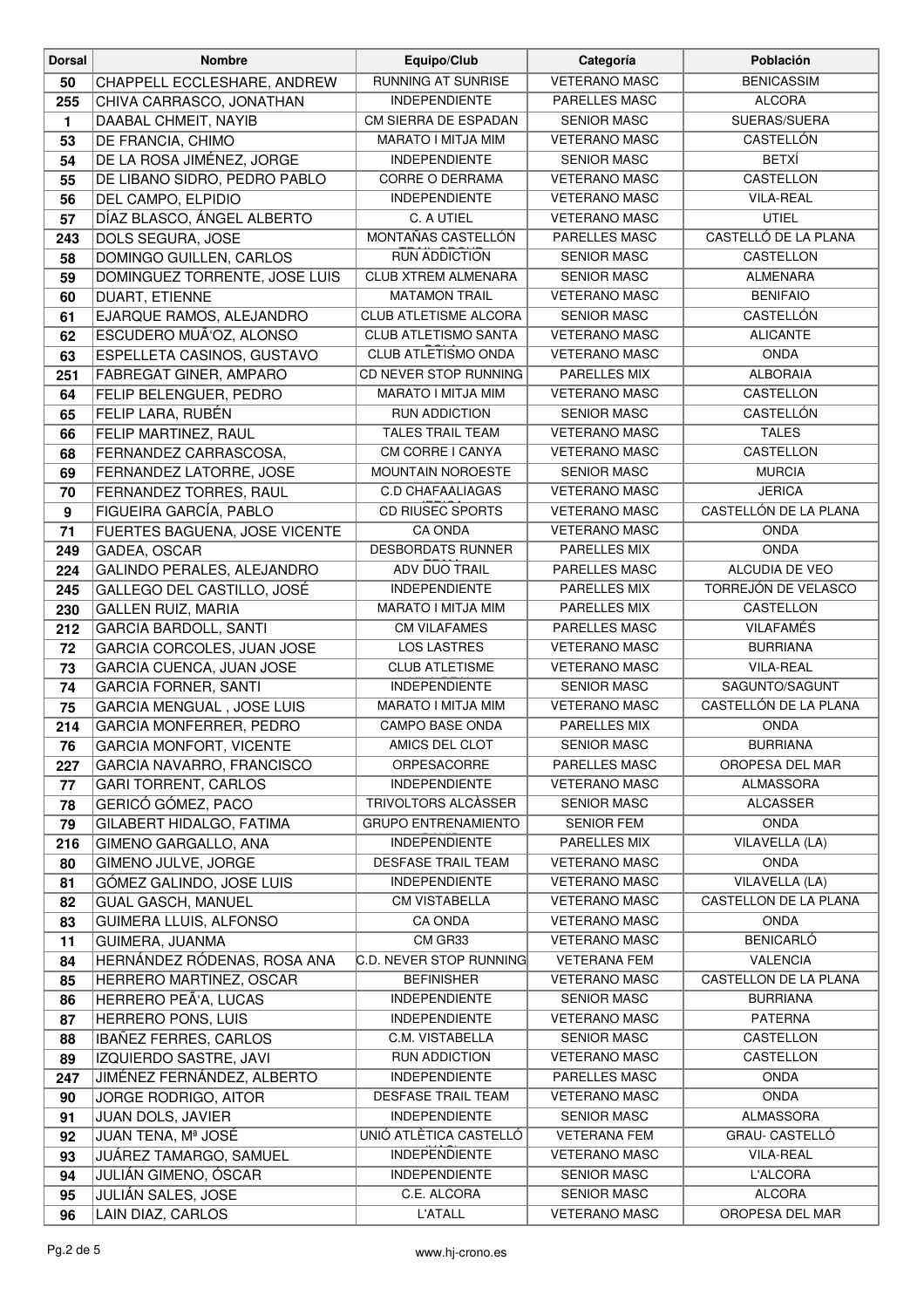| <b>L'ATALL</b><br><b>SENIOR FEM</b><br>CASTELLON DE LA PLANA<br>LEANDRO, MONICA<br>218<br>PARELLES MASC<br><b>ONDA</b><br>LECHA SALAS, ALBERTO<br><b>MASUSTAS TEAM</b><br>253<br>LÓPEZ ALBARRÁN, ANTONIO<br>PARELLES MASC<br><b>INDEPENDIENTE</b><br><b>ONDA</b><br>248<br>LÓPEZ HERNÁNDEZ, MIREIA<br><b>TALES</b><br><b>TALES TRAIL TEAM</b><br>PARELLES MIX<br>231<br>LUIS VICENT, ANA<br>C.M. LA PEDRERA<br><b>VETERANA FEM</b><br><b>BORRIOL</b><br>103<br>LLEO USO, JOSMAN<br><b>CARAJILLOS RUNNING</b><br><b>VETERANO MASC</b><br><b>ONDA</b><br>97<br>LLIBEROS REQUESENS, RUBEN<br>ATMOSFERA SPORT<br><b>SENIOR MASC</b><br>CASTELLON DE LA PLANA<br>98<br>MAPAESPORT ALTRAKER<br><b>VETERANO MASC</b><br><b>VILA-REAL</b><br>LLOP AGUILAR, ANTONIO JOSE<br>99<br>LLOP CUBEDO, ADRIAN<br>ATLETISME VILA-REAL<br><b>SENIOR MASC</b><br>VILLAREAL<br>100<br>LLORENS LLOPIS, CARMEN<br><b>COPPELIA RUNNING</b><br><b>VETERANA FEM</b><br><b>ONDA</b><br>101<br><b>INDEPENDIENTE</b><br>LLUCH LATORRE, MIGUEL<br><b>VETERANO MASC</b><br><b>VALENCIA</b><br>102<br>CASTELLON<br>C.A. RUNNING CASTELLO<br><b>VETERANO MASC</b><br>MAMPEL ROYO, FERNANDO<br>104<br>CM SERRA ESPADA DE<br><b>VETERANO MASC</b><br>MARCILLA LLORENS, SALVADOR<br><b>ONDA</b><br>105<br>SERAC SPORT<br><b>SENIOR MASC</b><br><b>BETXI</b><br>8<br>MARIN AIBAR, IVAN<br>CASTELLON DE LA PLANA<br>MARIN BUCK GOMEZ, ALEJANDRO<br>MARATO I MITJA MIM<br><b>VETERANO MASC</b><br>107<br><b>CORRE Y CANYA</b><br><b>VETERANO MASC</b><br><b>BORRIOL</b><br>MARIN, CARLOS<br>106<br>CASTELLÓ DE LA PLANA<br>MARIN-BUCK GÓMEZ, ALEJANDRO<br>MARATO I MITJA MIM<br><b>VETERANO MASC</b><br>108<br>MARATO I MITJA MIM<br><b>VETERANO MASC</b><br>CASTELLON DE LA PLANA<br>MARMANEU PORCAR, FERRAN<br>219<br>MARTI PRADES, ELENA<br>C.M. SERRA D'ESPADÀ<br>PARELLES MIX<br><b>ONDA</b><br>236<br>MUR I CASTELL TUGA<br>LA VALL D'UIXÓ<br>MARTÍNEZ CARLES, JUAN MANUEL<br><b>VETERANO MASC</b><br>$\mathbf{2}$<br><b>VERICUETOS GODELLETA</b><br>MARTINEZ ESCOTO, PEDRO<br><b>VETERANO MASC</b><br><b>BURJASSOT</b><br>109<br>AMICS DEL CLOT<br><b>SENIOR MASC</b><br><b>BURRIANA</b><br>MARTINEZ GALLEN, JAVIER<br>110<br>CM CORRE I CANYA<br>CASTELLON<br>MARTINEZ LORA, SERGIO<br><b>VETERANO MASC</b><br>111<br>ADV DUO TRAIL<br>PARELLES MASC<br><b>BENIFAIO</b><br>MARTINEZ PEREZ, RAFA<br>$\mathbf 3$<br>CASTELLÓN DE LA PLANA<br><b>RUN ADDICTION</b><br><b>VETERANO MASC</b><br>112<br>MARTINEZ SEGARRA, FRANCISCO<br>MAS OCHANDO, ANTONIO<br><b>TRAIL REQUENA</b><br><b>VETERANO MASC</b><br><b>REQUENA</b><br>113<br>MATEU CHALER, SARA<br>RUN ADDICTION<br>CASTELON<br>114<br><b>SENIOR FEM</b><br><b>CM DEMENTS</b><br><b>ESLIDA</b><br>MESEGUER SORRIBES, XIMO<br><b>VETERANO MASC</b><br>115<br><b>VEGGIE RUNNERS</b><br><b>VETERANO MASC</b><br><b>VILA-REAL</b><br>MINGARRO BROCH, EDUARD<br>116<br><b>INDEPENDIENTE</b><br>PARELLES MASC<br><b>BETXI</b><br>241<br>MIRAGALL MESEGUER, VICENT<br>LOS DEL RIO<br>PARELLES MASC<br><b>BURRIANA</b><br>MIRO CERVERA, JORGE<br>258<br><b>INDEPENDIENTE</b><br>VILA-REAL<br>MIRO TORRES, JORDI<br><b>VETERANO MASC</b><br>117<br><b>INDEPENDIENTE</b><br><b>ALCORA</b><br>MONFORT MONFORT, ALEXIS<br>PARELLES MASC<br>256<br><b>MONTOLIO PÉREZ, JAVIER</b><br><b>OROPESA DEL MAR</b><br>MARATO I MITJA MIM<br><b>VETERANO MASC</b><br>118<br>MORELL MONZO, VICENT<br><b>INDEPENDIENTE</b><br>PARELLES MASC<br><b>VILA-REAL</b><br>220<br>GRAO DE CASTELLÓN<br>MORENO GARCIA, VICTOR<br><b>TORTIGUITAS</b><br><b>SENIOR MASC</b><br>119<br>MOVILCLIC TEQ<br>PARELLES MIX<br>CASTELLÓ DE LA PLANA<br>MOYA QUEROL, RAFA<br>237<br>MUÑOZ HINOJO, JAVIER<br>SERRANO CLUB<br><b>VETERANO MASC</b><br><b>VALENCIA</b><br>120<br><b>DESFASE TRAIL TEAM</b><br><b>VETERANO MASC</b><br>MUÑOZ VICENT, FRANCISCO<br><b>ONDA</b><br>121<br>C.A. UTIEL<br><b>UTIEL</b><br>MURCIANO BELENGUER, SERGIO<br><b>VETERANO MASC</b><br>122<br>C.M DESERT AMUNT<br><b>ONDA</b><br>NAVARRETE CEPEDA, DANI<br><b>VETERANO MASC</b><br>124<br>LA VALL D'UIXÓ<br>NAVARRETE CEPEDA, MIGUEL<br>CM DESERT AMUNT<br><b>SENIOR MASC</b><br>123<br>ORPESACORRE<br>OROPESA DEL MAR<br>NAVARRO HERRASTI, VICENT<br>PARELLES MASC<br>228<br><b>TALES</b><br>NAVEIRO DIÉGUEZ, DANIEL<br><b>TALES TRAIL TEAM</b><br>PARELLES MIX<br>232<br>CASTELLÓN DE LA PLANA<br><b>CM VISTABELLA</b><br><b>SENIOR MASC</b><br>ORIHUELA POLO, DAVID<br>125<br>MUR I CASTELL TUGA<br><b>VETERANO MASC</b><br><b>SUERAS</b><br>ORTELLS SORRIBES, DIEGO<br>126<br>HURACÁN PUERTO<br><b>ALMENARA</b><br>PARELLES MIX<br>ORTIZ COSME, VERONICA<br>250<br><b>CD RIUSEC SPORT</b><br>CASTELLON DE LA PLANA<br>ORTIZ PORCAR, MATIAS<br><b>VETERANO MASC</b><br>127<br><b>BETXI RUNNERS</b><br><b>SENIOR MASC</b><br><b>BETXI</b><br>PADILLA FELIX, ANTONIO JOSÉ<br>128<br><b>INDEPENDIENTE</b><br>PARELLES MASC<br>LA POBLA DE VALLBONA<br>242<br>PALACIOS, VICENTE<br>PEÑALBA<br><b>CA SALTAMONTES</b><br>PALOMERA SVENSSON, DAVID<br><b>SENIOR MASC</b><br>130<br><b>CA SALTAMONTES</b><br>PEÑALBA<br>PALOMERA SVENSSON, SAMUEL<br><b>SENIOR MASC</b><br>129<br>CASTELLÓN DE LA PLANA<br>CA NOULAS<br><b>VETERANO MASC</b><br>131<br>PANADERO ROSER, VICENTE<br>CASTELLÓN<br><b>TRONAOS</b><br><b>VETERANO MASC</b><br>PARRA SEBASTIA, JOSE<br>133<br>CASTELLÓN<br><b>TRONAOS</b><br><b>VETERANO MASC</b><br>PARRA SEBASTIA, JOSE<br>132<br>CALAMBRE MAGAMO<br>ALBORAYA<br><b>VETERANO MASC</b><br>PASCUAL NAVARRO, PEPE<br>134<br><b>RUNNING AT SUNRISE</b><br>CASTELLO<br>PASCUAL VALLES, JOSE<br><b>VETERANO MASC</b><br>135<br>MUR I CASTELL TUGA<br><b>VETERANO MASC</b><br><b>VILA-REAL</b><br>PEINADO MASIAS, ANGEL<br>136 | <b>Dorsal</b> | <b>Nombre</b>      | Equipo/Club    | Categoría            | Población |
|-----------------------------------------------------------------------------------------------------------------------------------------------------------------------------------------------------------------------------------------------------------------------------------------------------------------------------------------------------------------------------------------------------------------------------------------------------------------------------------------------------------------------------------------------------------------------------------------------------------------------------------------------------------------------------------------------------------------------------------------------------------------------------------------------------------------------------------------------------------------------------------------------------------------------------------------------------------------------------------------------------------------------------------------------------------------------------------------------------------------------------------------------------------------------------------------------------------------------------------------------------------------------------------------------------------------------------------------------------------------------------------------------------------------------------------------------------------------------------------------------------------------------------------------------------------------------------------------------------------------------------------------------------------------------------------------------------------------------------------------------------------------------------------------------------------------------------------------------------------------------------------------------------------------------------------------------------------------------------------------------------------------------------------------------------------------------------------------------------------------------------------------------------------------------------------------------------------------------------------------------------------------------------------------------------------------------------------------------------------------------------------------------------------------------------------------------------------------------------------------------------------------------------------------------------------------------------------------------------------------------------------------------------------------------------------------------------------------------------------------------------------------------------------------------------------------------------------------------------------------------------------------------------------------------------------------------------------------------------------------------------------------------------------------------------------------------------------------------------------------------------------------------------------------------------------------------------------------------------------------------------------------------------------------------------------------------------------------------------------------------------------------------------------------------------------------------------------------------------------------------------------------------------------------------------------------------------------------------------------------------------------------------------------------------------------------------------------------------------------------------------------------------------------------------------------------------------------------------------------------------------------------------------------------------------------------------------------------------------------------------------------------------------------------------------------------------------------------------------------------------------------------------------------------------------------------------------------------------------------------------------------------------------------------------------------------------------------------------------------------------------------------------------------------------------------------------------------------------------------------------------------------------------------------------------------------------------------------------------------------------------------------------------------------------------------------------------------------------------------------------------------------------------------------------------------------------------------------------------------------------------------------------------------------------------------------------------------------------------------------------------------------------------------------------------------------------------------------------------------------------------------------------------------------------------------------------------------------------------------------------------------------------------------------------------------------------------------------------------------------------------------------------------------------------------------------------------------------------------------------------------------------------------------------------------------------------------------------------------------------------------------------------------------------------------------------------------------|---------------|--------------------|----------------|----------------------|-----------|
|                                                                                                                                                                                                                                                                                                                                                                                                                                                                                                                                                                                                                                                                                                                                                                                                                                                                                                                                                                                                                                                                                                                                                                                                                                                                                                                                                                                                                                                                                                                                                                                                                                                                                                                                                                                                                                                                                                                                                                                                                                                                                                                                                                                                                                                                                                                                                                                                                                                                                                                                                                                                                                                                                                                                                                                                                                                                                                                                                                                                                                                                                                                                                                                                                                                                                                                                                                                                                                                                                                                                                                                                                                                                                                                                                                                                                                                                                                                                                                                                                                                                                                                                                                                                                                                                                                                                                                                                                                                                                                                                                                                                                                                                                                                                                                                                                                                                                                                                                                                                                                                                                                                                                                                                                                                                                                                                                                                                                                                                                                                                                                                                                                                                                                           |               |                    |                |                      |           |
|                                                                                                                                                                                                                                                                                                                                                                                                                                                                                                                                                                                                                                                                                                                                                                                                                                                                                                                                                                                                                                                                                                                                                                                                                                                                                                                                                                                                                                                                                                                                                                                                                                                                                                                                                                                                                                                                                                                                                                                                                                                                                                                                                                                                                                                                                                                                                                                                                                                                                                                                                                                                                                                                                                                                                                                                                                                                                                                                                                                                                                                                                                                                                                                                                                                                                                                                                                                                                                                                                                                                                                                                                                                                                                                                                                                                                                                                                                                                                                                                                                                                                                                                                                                                                                                                                                                                                                                                                                                                                                                                                                                                                                                                                                                                                                                                                                                                                                                                                                                                                                                                                                                                                                                                                                                                                                                                                                                                                                                                                                                                                                                                                                                                                                           |               |                    |                |                      |           |
|                                                                                                                                                                                                                                                                                                                                                                                                                                                                                                                                                                                                                                                                                                                                                                                                                                                                                                                                                                                                                                                                                                                                                                                                                                                                                                                                                                                                                                                                                                                                                                                                                                                                                                                                                                                                                                                                                                                                                                                                                                                                                                                                                                                                                                                                                                                                                                                                                                                                                                                                                                                                                                                                                                                                                                                                                                                                                                                                                                                                                                                                                                                                                                                                                                                                                                                                                                                                                                                                                                                                                                                                                                                                                                                                                                                                                                                                                                                                                                                                                                                                                                                                                                                                                                                                                                                                                                                                                                                                                                                                                                                                                                                                                                                                                                                                                                                                                                                                                                                                                                                                                                                                                                                                                                                                                                                                                                                                                                                                                                                                                                                                                                                                                                           |               |                    |                |                      |           |
|                                                                                                                                                                                                                                                                                                                                                                                                                                                                                                                                                                                                                                                                                                                                                                                                                                                                                                                                                                                                                                                                                                                                                                                                                                                                                                                                                                                                                                                                                                                                                                                                                                                                                                                                                                                                                                                                                                                                                                                                                                                                                                                                                                                                                                                                                                                                                                                                                                                                                                                                                                                                                                                                                                                                                                                                                                                                                                                                                                                                                                                                                                                                                                                                                                                                                                                                                                                                                                                                                                                                                                                                                                                                                                                                                                                                                                                                                                                                                                                                                                                                                                                                                                                                                                                                                                                                                                                                                                                                                                                                                                                                                                                                                                                                                                                                                                                                                                                                                                                                                                                                                                                                                                                                                                                                                                                                                                                                                                                                                                                                                                                                                                                                                                           |               |                    |                |                      |           |
|                                                                                                                                                                                                                                                                                                                                                                                                                                                                                                                                                                                                                                                                                                                                                                                                                                                                                                                                                                                                                                                                                                                                                                                                                                                                                                                                                                                                                                                                                                                                                                                                                                                                                                                                                                                                                                                                                                                                                                                                                                                                                                                                                                                                                                                                                                                                                                                                                                                                                                                                                                                                                                                                                                                                                                                                                                                                                                                                                                                                                                                                                                                                                                                                                                                                                                                                                                                                                                                                                                                                                                                                                                                                                                                                                                                                                                                                                                                                                                                                                                                                                                                                                                                                                                                                                                                                                                                                                                                                                                                                                                                                                                                                                                                                                                                                                                                                                                                                                                                                                                                                                                                                                                                                                                                                                                                                                                                                                                                                                                                                                                                                                                                                                                           |               |                    |                |                      |           |
|                                                                                                                                                                                                                                                                                                                                                                                                                                                                                                                                                                                                                                                                                                                                                                                                                                                                                                                                                                                                                                                                                                                                                                                                                                                                                                                                                                                                                                                                                                                                                                                                                                                                                                                                                                                                                                                                                                                                                                                                                                                                                                                                                                                                                                                                                                                                                                                                                                                                                                                                                                                                                                                                                                                                                                                                                                                                                                                                                                                                                                                                                                                                                                                                                                                                                                                                                                                                                                                                                                                                                                                                                                                                                                                                                                                                                                                                                                                                                                                                                                                                                                                                                                                                                                                                                                                                                                                                                                                                                                                                                                                                                                                                                                                                                                                                                                                                                                                                                                                                                                                                                                                                                                                                                                                                                                                                                                                                                                                                                                                                                                                                                                                                                                           |               |                    |                |                      |           |
|                                                                                                                                                                                                                                                                                                                                                                                                                                                                                                                                                                                                                                                                                                                                                                                                                                                                                                                                                                                                                                                                                                                                                                                                                                                                                                                                                                                                                                                                                                                                                                                                                                                                                                                                                                                                                                                                                                                                                                                                                                                                                                                                                                                                                                                                                                                                                                                                                                                                                                                                                                                                                                                                                                                                                                                                                                                                                                                                                                                                                                                                                                                                                                                                                                                                                                                                                                                                                                                                                                                                                                                                                                                                                                                                                                                                                                                                                                                                                                                                                                                                                                                                                                                                                                                                                                                                                                                                                                                                                                                                                                                                                                                                                                                                                                                                                                                                                                                                                                                                                                                                                                                                                                                                                                                                                                                                                                                                                                                                                                                                                                                                                                                                                                           |               |                    |                |                      |           |
|                                                                                                                                                                                                                                                                                                                                                                                                                                                                                                                                                                                                                                                                                                                                                                                                                                                                                                                                                                                                                                                                                                                                                                                                                                                                                                                                                                                                                                                                                                                                                                                                                                                                                                                                                                                                                                                                                                                                                                                                                                                                                                                                                                                                                                                                                                                                                                                                                                                                                                                                                                                                                                                                                                                                                                                                                                                                                                                                                                                                                                                                                                                                                                                                                                                                                                                                                                                                                                                                                                                                                                                                                                                                                                                                                                                                                                                                                                                                                                                                                                                                                                                                                                                                                                                                                                                                                                                                                                                                                                                                                                                                                                                                                                                                                                                                                                                                                                                                                                                                                                                                                                                                                                                                                                                                                                                                                                                                                                                                                                                                                                                                                                                                                                           |               |                    |                |                      |           |
|                                                                                                                                                                                                                                                                                                                                                                                                                                                                                                                                                                                                                                                                                                                                                                                                                                                                                                                                                                                                                                                                                                                                                                                                                                                                                                                                                                                                                                                                                                                                                                                                                                                                                                                                                                                                                                                                                                                                                                                                                                                                                                                                                                                                                                                                                                                                                                                                                                                                                                                                                                                                                                                                                                                                                                                                                                                                                                                                                                                                                                                                                                                                                                                                                                                                                                                                                                                                                                                                                                                                                                                                                                                                                                                                                                                                                                                                                                                                                                                                                                                                                                                                                                                                                                                                                                                                                                                                                                                                                                                                                                                                                                                                                                                                                                                                                                                                                                                                                                                                                                                                                                                                                                                                                                                                                                                                                                                                                                                                                                                                                                                                                                                                                                           |               |                    |                |                      |           |
|                                                                                                                                                                                                                                                                                                                                                                                                                                                                                                                                                                                                                                                                                                                                                                                                                                                                                                                                                                                                                                                                                                                                                                                                                                                                                                                                                                                                                                                                                                                                                                                                                                                                                                                                                                                                                                                                                                                                                                                                                                                                                                                                                                                                                                                                                                                                                                                                                                                                                                                                                                                                                                                                                                                                                                                                                                                                                                                                                                                                                                                                                                                                                                                                                                                                                                                                                                                                                                                                                                                                                                                                                                                                                                                                                                                                                                                                                                                                                                                                                                                                                                                                                                                                                                                                                                                                                                                                                                                                                                                                                                                                                                                                                                                                                                                                                                                                                                                                                                                                                                                                                                                                                                                                                                                                                                                                                                                                                                                                                                                                                                                                                                                                                                           |               |                    |                |                      |           |
|                                                                                                                                                                                                                                                                                                                                                                                                                                                                                                                                                                                                                                                                                                                                                                                                                                                                                                                                                                                                                                                                                                                                                                                                                                                                                                                                                                                                                                                                                                                                                                                                                                                                                                                                                                                                                                                                                                                                                                                                                                                                                                                                                                                                                                                                                                                                                                                                                                                                                                                                                                                                                                                                                                                                                                                                                                                                                                                                                                                                                                                                                                                                                                                                                                                                                                                                                                                                                                                                                                                                                                                                                                                                                                                                                                                                                                                                                                                                                                                                                                                                                                                                                                                                                                                                                                                                                                                                                                                                                                                                                                                                                                                                                                                                                                                                                                                                                                                                                                                                                                                                                                                                                                                                                                                                                                                                                                                                                                                                                                                                                                                                                                                                                                           |               |                    |                |                      |           |
|                                                                                                                                                                                                                                                                                                                                                                                                                                                                                                                                                                                                                                                                                                                                                                                                                                                                                                                                                                                                                                                                                                                                                                                                                                                                                                                                                                                                                                                                                                                                                                                                                                                                                                                                                                                                                                                                                                                                                                                                                                                                                                                                                                                                                                                                                                                                                                                                                                                                                                                                                                                                                                                                                                                                                                                                                                                                                                                                                                                                                                                                                                                                                                                                                                                                                                                                                                                                                                                                                                                                                                                                                                                                                                                                                                                                                                                                                                                                                                                                                                                                                                                                                                                                                                                                                                                                                                                                                                                                                                                                                                                                                                                                                                                                                                                                                                                                                                                                                                                                                                                                                                                                                                                                                                                                                                                                                                                                                                                                                                                                                                                                                                                                                                           |               |                    |                |                      |           |
|                                                                                                                                                                                                                                                                                                                                                                                                                                                                                                                                                                                                                                                                                                                                                                                                                                                                                                                                                                                                                                                                                                                                                                                                                                                                                                                                                                                                                                                                                                                                                                                                                                                                                                                                                                                                                                                                                                                                                                                                                                                                                                                                                                                                                                                                                                                                                                                                                                                                                                                                                                                                                                                                                                                                                                                                                                                                                                                                                                                                                                                                                                                                                                                                                                                                                                                                                                                                                                                                                                                                                                                                                                                                                                                                                                                                                                                                                                                                                                                                                                                                                                                                                                                                                                                                                                                                                                                                                                                                                                                                                                                                                                                                                                                                                                                                                                                                                                                                                                                                                                                                                                                                                                                                                                                                                                                                                                                                                                                                                                                                                                                                                                                                                                           |               |                    |                |                      |           |
|                                                                                                                                                                                                                                                                                                                                                                                                                                                                                                                                                                                                                                                                                                                                                                                                                                                                                                                                                                                                                                                                                                                                                                                                                                                                                                                                                                                                                                                                                                                                                                                                                                                                                                                                                                                                                                                                                                                                                                                                                                                                                                                                                                                                                                                                                                                                                                                                                                                                                                                                                                                                                                                                                                                                                                                                                                                                                                                                                                                                                                                                                                                                                                                                                                                                                                                                                                                                                                                                                                                                                                                                                                                                                                                                                                                                                                                                                                                                                                                                                                                                                                                                                                                                                                                                                                                                                                                                                                                                                                                                                                                                                                                                                                                                                                                                                                                                                                                                                                                                                                                                                                                                                                                                                                                                                                                                                                                                                                                                                                                                                                                                                                                                                                           |               |                    |                |                      |           |
|                                                                                                                                                                                                                                                                                                                                                                                                                                                                                                                                                                                                                                                                                                                                                                                                                                                                                                                                                                                                                                                                                                                                                                                                                                                                                                                                                                                                                                                                                                                                                                                                                                                                                                                                                                                                                                                                                                                                                                                                                                                                                                                                                                                                                                                                                                                                                                                                                                                                                                                                                                                                                                                                                                                                                                                                                                                                                                                                                                                                                                                                                                                                                                                                                                                                                                                                                                                                                                                                                                                                                                                                                                                                                                                                                                                                                                                                                                                                                                                                                                                                                                                                                                                                                                                                                                                                                                                                                                                                                                                                                                                                                                                                                                                                                                                                                                                                                                                                                                                                                                                                                                                                                                                                                                                                                                                                                                                                                                                                                                                                                                                                                                                                                                           |               |                    |                |                      |           |
|                                                                                                                                                                                                                                                                                                                                                                                                                                                                                                                                                                                                                                                                                                                                                                                                                                                                                                                                                                                                                                                                                                                                                                                                                                                                                                                                                                                                                                                                                                                                                                                                                                                                                                                                                                                                                                                                                                                                                                                                                                                                                                                                                                                                                                                                                                                                                                                                                                                                                                                                                                                                                                                                                                                                                                                                                                                                                                                                                                                                                                                                                                                                                                                                                                                                                                                                                                                                                                                                                                                                                                                                                                                                                                                                                                                                                                                                                                                                                                                                                                                                                                                                                                                                                                                                                                                                                                                                                                                                                                                                                                                                                                                                                                                                                                                                                                                                                                                                                                                                                                                                                                                                                                                                                                                                                                                                                                                                                                                                                                                                                                                                                                                                                                           |               |                    |                |                      |           |
|                                                                                                                                                                                                                                                                                                                                                                                                                                                                                                                                                                                                                                                                                                                                                                                                                                                                                                                                                                                                                                                                                                                                                                                                                                                                                                                                                                                                                                                                                                                                                                                                                                                                                                                                                                                                                                                                                                                                                                                                                                                                                                                                                                                                                                                                                                                                                                                                                                                                                                                                                                                                                                                                                                                                                                                                                                                                                                                                                                                                                                                                                                                                                                                                                                                                                                                                                                                                                                                                                                                                                                                                                                                                                                                                                                                                                                                                                                                                                                                                                                                                                                                                                                                                                                                                                                                                                                                                                                                                                                                                                                                                                                                                                                                                                                                                                                                                                                                                                                                                                                                                                                                                                                                                                                                                                                                                                                                                                                                                                                                                                                                                                                                                                                           |               |                    |                |                      |           |
|                                                                                                                                                                                                                                                                                                                                                                                                                                                                                                                                                                                                                                                                                                                                                                                                                                                                                                                                                                                                                                                                                                                                                                                                                                                                                                                                                                                                                                                                                                                                                                                                                                                                                                                                                                                                                                                                                                                                                                                                                                                                                                                                                                                                                                                                                                                                                                                                                                                                                                                                                                                                                                                                                                                                                                                                                                                                                                                                                                                                                                                                                                                                                                                                                                                                                                                                                                                                                                                                                                                                                                                                                                                                                                                                                                                                                                                                                                                                                                                                                                                                                                                                                                                                                                                                                                                                                                                                                                                                                                                                                                                                                                                                                                                                                                                                                                                                                                                                                                                                                                                                                                                                                                                                                                                                                                                                                                                                                                                                                                                                                                                                                                                                                                           |               |                    |                |                      |           |
|                                                                                                                                                                                                                                                                                                                                                                                                                                                                                                                                                                                                                                                                                                                                                                                                                                                                                                                                                                                                                                                                                                                                                                                                                                                                                                                                                                                                                                                                                                                                                                                                                                                                                                                                                                                                                                                                                                                                                                                                                                                                                                                                                                                                                                                                                                                                                                                                                                                                                                                                                                                                                                                                                                                                                                                                                                                                                                                                                                                                                                                                                                                                                                                                                                                                                                                                                                                                                                                                                                                                                                                                                                                                                                                                                                                                                                                                                                                                                                                                                                                                                                                                                                                                                                                                                                                                                                                                                                                                                                                                                                                                                                                                                                                                                                                                                                                                                                                                                                                                                                                                                                                                                                                                                                                                                                                                                                                                                                                                                                                                                                                                                                                                                                           |               |                    |                |                      |           |
|                                                                                                                                                                                                                                                                                                                                                                                                                                                                                                                                                                                                                                                                                                                                                                                                                                                                                                                                                                                                                                                                                                                                                                                                                                                                                                                                                                                                                                                                                                                                                                                                                                                                                                                                                                                                                                                                                                                                                                                                                                                                                                                                                                                                                                                                                                                                                                                                                                                                                                                                                                                                                                                                                                                                                                                                                                                                                                                                                                                                                                                                                                                                                                                                                                                                                                                                                                                                                                                                                                                                                                                                                                                                                                                                                                                                                                                                                                                                                                                                                                                                                                                                                                                                                                                                                                                                                                                                                                                                                                                                                                                                                                                                                                                                                                                                                                                                                                                                                                                                                                                                                                                                                                                                                                                                                                                                                                                                                                                                                                                                                                                                                                                                                                           |               |                    |                |                      |           |
|                                                                                                                                                                                                                                                                                                                                                                                                                                                                                                                                                                                                                                                                                                                                                                                                                                                                                                                                                                                                                                                                                                                                                                                                                                                                                                                                                                                                                                                                                                                                                                                                                                                                                                                                                                                                                                                                                                                                                                                                                                                                                                                                                                                                                                                                                                                                                                                                                                                                                                                                                                                                                                                                                                                                                                                                                                                                                                                                                                                                                                                                                                                                                                                                                                                                                                                                                                                                                                                                                                                                                                                                                                                                                                                                                                                                                                                                                                                                                                                                                                                                                                                                                                                                                                                                                                                                                                                                                                                                                                                                                                                                                                                                                                                                                                                                                                                                                                                                                                                                                                                                                                                                                                                                                                                                                                                                                                                                                                                                                                                                                                                                                                                                                                           |               |                    |                |                      |           |
|                                                                                                                                                                                                                                                                                                                                                                                                                                                                                                                                                                                                                                                                                                                                                                                                                                                                                                                                                                                                                                                                                                                                                                                                                                                                                                                                                                                                                                                                                                                                                                                                                                                                                                                                                                                                                                                                                                                                                                                                                                                                                                                                                                                                                                                                                                                                                                                                                                                                                                                                                                                                                                                                                                                                                                                                                                                                                                                                                                                                                                                                                                                                                                                                                                                                                                                                                                                                                                                                                                                                                                                                                                                                                                                                                                                                                                                                                                                                                                                                                                                                                                                                                                                                                                                                                                                                                                                                                                                                                                                                                                                                                                                                                                                                                                                                                                                                                                                                                                                                                                                                                                                                                                                                                                                                                                                                                                                                                                                                                                                                                                                                                                                                                                           |               |                    |                |                      |           |
|                                                                                                                                                                                                                                                                                                                                                                                                                                                                                                                                                                                                                                                                                                                                                                                                                                                                                                                                                                                                                                                                                                                                                                                                                                                                                                                                                                                                                                                                                                                                                                                                                                                                                                                                                                                                                                                                                                                                                                                                                                                                                                                                                                                                                                                                                                                                                                                                                                                                                                                                                                                                                                                                                                                                                                                                                                                                                                                                                                                                                                                                                                                                                                                                                                                                                                                                                                                                                                                                                                                                                                                                                                                                                                                                                                                                                                                                                                                                                                                                                                                                                                                                                                                                                                                                                                                                                                                                                                                                                                                                                                                                                                                                                                                                                                                                                                                                                                                                                                                                                                                                                                                                                                                                                                                                                                                                                                                                                                                                                                                                                                                                                                                                                                           |               |                    |                |                      |           |
|                                                                                                                                                                                                                                                                                                                                                                                                                                                                                                                                                                                                                                                                                                                                                                                                                                                                                                                                                                                                                                                                                                                                                                                                                                                                                                                                                                                                                                                                                                                                                                                                                                                                                                                                                                                                                                                                                                                                                                                                                                                                                                                                                                                                                                                                                                                                                                                                                                                                                                                                                                                                                                                                                                                                                                                                                                                                                                                                                                                                                                                                                                                                                                                                                                                                                                                                                                                                                                                                                                                                                                                                                                                                                                                                                                                                                                                                                                                                                                                                                                                                                                                                                                                                                                                                                                                                                                                                                                                                                                                                                                                                                                                                                                                                                                                                                                                                                                                                                                                                                                                                                                                                                                                                                                                                                                                                                                                                                                                                                                                                                                                                                                                                                                           |               |                    |                |                      |           |
|                                                                                                                                                                                                                                                                                                                                                                                                                                                                                                                                                                                                                                                                                                                                                                                                                                                                                                                                                                                                                                                                                                                                                                                                                                                                                                                                                                                                                                                                                                                                                                                                                                                                                                                                                                                                                                                                                                                                                                                                                                                                                                                                                                                                                                                                                                                                                                                                                                                                                                                                                                                                                                                                                                                                                                                                                                                                                                                                                                                                                                                                                                                                                                                                                                                                                                                                                                                                                                                                                                                                                                                                                                                                                                                                                                                                                                                                                                                                                                                                                                                                                                                                                                                                                                                                                                                                                                                                                                                                                                                                                                                                                                                                                                                                                                                                                                                                                                                                                                                                                                                                                                                                                                                                                                                                                                                                                                                                                                                                                                                                                                                                                                                                                                           |               |                    |                |                      |           |
|                                                                                                                                                                                                                                                                                                                                                                                                                                                                                                                                                                                                                                                                                                                                                                                                                                                                                                                                                                                                                                                                                                                                                                                                                                                                                                                                                                                                                                                                                                                                                                                                                                                                                                                                                                                                                                                                                                                                                                                                                                                                                                                                                                                                                                                                                                                                                                                                                                                                                                                                                                                                                                                                                                                                                                                                                                                                                                                                                                                                                                                                                                                                                                                                                                                                                                                                                                                                                                                                                                                                                                                                                                                                                                                                                                                                                                                                                                                                                                                                                                                                                                                                                                                                                                                                                                                                                                                                                                                                                                                                                                                                                                                                                                                                                                                                                                                                                                                                                                                                                                                                                                                                                                                                                                                                                                                                                                                                                                                                                                                                                                                                                                                                                                           |               |                    |                |                      |           |
|                                                                                                                                                                                                                                                                                                                                                                                                                                                                                                                                                                                                                                                                                                                                                                                                                                                                                                                                                                                                                                                                                                                                                                                                                                                                                                                                                                                                                                                                                                                                                                                                                                                                                                                                                                                                                                                                                                                                                                                                                                                                                                                                                                                                                                                                                                                                                                                                                                                                                                                                                                                                                                                                                                                                                                                                                                                                                                                                                                                                                                                                                                                                                                                                                                                                                                                                                                                                                                                                                                                                                                                                                                                                                                                                                                                                                                                                                                                                                                                                                                                                                                                                                                                                                                                                                                                                                                                                                                                                                                                                                                                                                                                                                                                                                                                                                                                                                                                                                                                                                                                                                                                                                                                                                                                                                                                                                                                                                                                                                                                                                                                                                                                                                                           |               |                    |                |                      |           |
|                                                                                                                                                                                                                                                                                                                                                                                                                                                                                                                                                                                                                                                                                                                                                                                                                                                                                                                                                                                                                                                                                                                                                                                                                                                                                                                                                                                                                                                                                                                                                                                                                                                                                                                                                                                                                                                                                                                                                                                                                                                                                                                                                                                                                                                                                                                                                                                                                                                                                                                                                                                                                                                                                                                                                                                                                                                                                                                                                                                                                                                                                                                                                                                                                                                                                                                                                                                                                                                                                                                                                                                                                                                                                                                                                                                                                                                                                                                                                                                                                                                                                                                                                                                                                                                                                                                                                                                                                                                                                                                                                                                                                                                                                                                                                                                                                                                                                                                                                                                                                                                                                                                                                                                                                                                                                                                                                                                                                                                                                                                                                                                                                                                                                                           |               |                    |                |                      |           |
|                                                                                                                                                                                                                                                                                                                                                                                                                                                                                                                                                                                                                                                                                                                                                                                                                                                                                                                                                                                                                                                                                                                                                                                                                                                                                                                                                                                                                                                                                                                                                                                                                                                                                                                                                                                                                                                                                                                                                                                                                                                                                                                                                                                                                                                                                                                                                                                                                                                                                                                                                                                                                                                                                                                                                                                                                                                                                                                                                                                                                                                                                                                                                                                                                                                                                                                                                                                                                                                                                                                                                                                                                                                                                                                                                                                                                                                                                                                                                                                                                                                                                                                                                                                                                                                                                                                                                                                                                                                                                                                                                                                                                                                                                                                                                                                                                                                                                                                                                                                                                                                                                                                                                                                                                                                                                                                                                                                                                                                                                                                                                                                                                                                                                                           |               |                    |                |                      |           |
|                                                                                                                                                                                                                                                                                                                                                                                                                                                                                                                                                                                                                                                                                                                                                                                                                                                                                                                                                                                                                                                                                                                                                                                                                                                                                                                                                                                                                                                                                                                                                                                                                                                                                                                                                                                                                                                                                                                                                                                                                                                                                                                                                                                                                                                                                                                                                                                                                                                                                                                                                                                                                                                                                                                                                                                                                                                                                                                                                                                                                                                                                                                                                                                                                                                                                                                                                                                                                                                                                                                                                                                                                                                                                                                                                                                                                                                                                                                                                                                                                                                                                                                                                                                                                                                                                                                                                                                                                                                                                                                                                                                                                                                                                                                                                                                                                                                                                                                                                                                                                                                                                                                                                                                                                                                                                                                                                                                                                                                                                                                                                                                                                                                                                                           |               |                    |                |                      |           |
|                                                                                                                                                                                                                                                                                                                                                                                                                                                                                                                                                                                                                                                                                                                                                                                                                                                                                                                                                                                                                                                                                                                                                                                                                                                                                                                                                                                                                                                                                                                                                                                                                                                                                                                                                                                                                                                                                                                                                                                                                                                                                                                                                                                                                                                                                                                                                                                                                                                                                                                                                                                                                                                                                                                                                                                                                                                                                                                                                                                                                                                                                                                                                                                                                                                                                                                                                                                                                                                                                                                                                                                                                                                                                                                                                                                                                                                                                                                                                                                                                                                                                                                                                                                                                                                                                                                                                                                                                                                                                                                                                                                                                                                                                                                                                                                                                                                                                                                                                                                                                                                                                                                                                                                                                                                                                                                                                                                                                                                                                                                                                                                                                                                                                                           |               |                    |                |                      |           |
|                                                                                                                                                                                                                                                                                                                                                                                                                                                                                                                                                                                                                                                                                                                                                                                                                                                                                                                                                                                                                                                                                                                                                                                                                                                                                                                                                                                                                                                                                                                                                                                                                                                                                                                                                                                                                                                                                                                                                                                                                                                                                                                                                                                                                                                                                                                                                                                                                                                                                                                                                                                                                                                                                                                                                                                                                                                                                                                                                                                                                                                                                                                                                                                                                                                                                                                                                                                                                                                                                                                                                                                                                                                                                                                                                                                                                                                                                                                                                                                                                                                                                                                                                                                                                                                                                                                                                                                                                                                                                                                                                                                                                                                                                                                                                                                                                                                                                                                                                                                                                                                                                                                                                                                                                                                                                                                                                                                                                                                                                                                                                                                                                                                                                                           |               |                    |                |                      |           |
|                                                                                                                                                                                                                                                                                                                                                                                                                                                                                                                                                                                                                                                                                                                                                                                                                                                                                                                                                                                                                                                                                                                                                                                                                                                                                                                                                                                                                                                                                                                                                                                                                                                                                                                                                                                                                                                                                                                                                                                                                                                                                                                                                                                                                                                                                                                                                                                                                                                                                                                                                                                                                                                                                                                                                                                                                                                                                                                                                                                                                                                                                                                                                                                                                                                                                                                                                                                                                                                                                                                                                                                                                                                                                                                                                                                                                                                                                                                                                                                                                                                                                                                                                                                                                                                                                                                                                                                                                                                                                                                                                                                                                                                                                                                                                                                                                                                                                                                                                                                                                                                                                                                                                                                                                                                                                                                                                                                                                                                                                                                                                                                                                                                                                                           |               |                    |                |                      |           |
|                                                                                                                                                                                                                                                                                                                                                                                                                                                                                                                                                                                                                                                                                                                                                                                                                                                                                                                                                                                                                                                                                                                                                                                                                                                                                                                                                                                                                                                                                                                                                                                                                                                                                                                                                                                                                                                                                                                                                                                                                                                                                                                                                                                                                                                                                                                                                                                                                                                                                                                                                                                                                                                                                                                                                                                                                                                                                                                                                                                                                                                                                                                                                                                                                                                                                                                                                                                                                                                                                                                                                                                                                                                                                                                                                                                                                                                                                                                                                                                                                                                                                                                                                                                                                                                                                                                                                                                                                                                                                                                                                                                                                                                                                                                                                                                                                                                                                                                                                                                                                                                                                                                                                                                                                                                                                                                                                                                                                                                                                                                                                                                                                                                                                                           |               |                    |                |                      |           |
|                                                                                                                                                                                                                                                                                                                                                                                                                                                                                                                                                                                                                                                                                                                                                                                                                                                                                                                                                                                                                                                                                                                                                                                                                                                                                                                                                                                                                                                                                                                                                                                                                                                                                                                                                                                                                                                                                                                                                                                                                                                                                                                                                                                                                                                                                                                                                                                                                                                                                                                                                                                                                                                                                                                                                                                                                                                                                                                                                                                                                                                                                                                                                                                                                                                                                                                                                                                                                                                                                                                                                                                                                                                                                                                                                                                                                                                                                                                                                                                                                                                                                                                                                                                                                                                                                                                                                                                                                                                                                                                                                                                                                                                                                                                                                                                                                                                                                                                                                                                                                                                                                                                                                                                                                                                                                                                                                                                                                                                                                                                                                                                                                                                                                                           |               |                    |                |                      |           |
|                                                                                                                                                                                                                                                                                                                                                                                                                                                                                                                                                                                                                                                                                                                                                                                                                                                                                                                                                                                                                                                                                                                                                                                                                                                                                                                                                                                                                                                                                                                                                                                                                                                                                                                                                                                                                                                                                                                                                                                                                                                                                                                                                                                                                                                                                                                                                                                                                                                                                                                                                                                                                                                                                                                                                                                                                                                                                                                                                                                                                                                                                                                                                                                                                                                                                                                                                                                                                                                                                                                                                                                                                                                                                                                                                                                                                                                                                                                                                                                                                                                                                                                                                                                                                                                                                                                                                                                                                                                                                                                                                                                                                                                                                                                                                                                                                                                                                                                                                                                                                                                                                                                                                                                                                                                                                                                                                                                                                                                                                                                                                                                                                                                                                                           |               |                    |                |                      |           |
|                                                                                                                                                                                                                                                                                                                                                                                                                                                                                                                                                                                                                                                                                                                                                                                                                                                                                                                                                                                                                                                                                                                                                                                                                                                                                                                                                                                                                                                                                                                                                                                                                                                                                                                                                                                                                                                                                                                                                                                                                                                                                                                                                                                                                                                                                                                                                                                                                                                                                                                                                                                                                                                                                                                                                                                                                                                                                                                                                                                                                                                                                                                                                                                                                                                                                                                                                                                                                                                                                                                                                                                                                                                                                                                                                                                                                                                                                                                                                                                                                                                                                                                                                                                                                                                                                                                                                                                                                                                                                                                                                                                                                                                                                                                                                                                                                                                                                                                                                                                                                                                                                                                                                                                                                                                                                                                                                                                                                                                                                                                                                                                                                                                                                                           |               |                    |                |                      |           |
|                                                                                                                                                                                                                                                                                                                                                                                                                                                                                                                                                                                                                                                                                                                                                                                                                                                                                                                                                                                                                                                                                                                                                                                                                                                                                                                                                                                                                                                                                                                                                                                                                                                                                                                                                                                                                                                                                                                                                                                                                                                                                                                                                                                                                                                                                                                                                                                                                                                                                                                                                                                                                                                                                                                                                                                                                                                                                                                                                                                                                                                                                                                                                                                                                                                                                                                                                                                                                                                                                                                                                                                                                                                                                                                                                                                                                                                                                                                                                                                                                                                                                                                                                                                                                                                                                                                                                                                                                                                                                                                                                                                                                                                                                                                                                                                                                                                                                                                                                                                                                                                                                                                                                                                                                                                                                                                                                                                                                                                                                                                                                                                                                                                                                                           |               |                    |                |                      |           |
|                                                                                                                                                                                                                                                                                                                                                                                                                                                                                                                                                                                                                                                                                                                                                                                                                                                                                                                                                                                                                                                                                                                                                                                                                                                                                                                                                                                                                                                                                                                                                                                                                                                                                                                                                                                                                                                                                                                                                                                                                                                                                                                                                                                                                                                                                                                                                                                                                                                                                                                                                                                                                                                                                                                                                                                                                                                                                                                                                                                                                                                                                                                                                                                                                                                                                                                                                                                                                                                                                                                                                                                                                                                                                                                                                                                                                                                                                                                                                                                                                                                                                                                                                                                                                                                                                                                                                                                                                                                                                                                                                                                                                                                                                                                                                                                                                                                                                                                                                                                                                                                                                                                                                                                                                                                                                                                                                                                                                                                                                                                                                                                                                                                                                                           |               |                    |                |                      |           |
|                                                                                                                                                                                                                                                                                                                                                                                                                                                                                                                                                                                                                                                                                                                                                                                                                                                                                                                                                                                                                                                                                                                                                                                                                                                                                                                                                                                                                                                                                                                                                                                                                                                                                                                                                                                                                                                                                                                                                                                                                                                                                                                                                                                                                                                                                                                                                                                                                                                                                                                                                                                                                                                                                                                                                                                                                                                                                                                                                                                                                                                                                                                                                                                                                                                                                                                                                                                                                                                                                                                                                                                                                                                                                                                                                                                                                                                                                                                                                                                                                                                                                                                                                                                                                                                                                                                                                                                                                                                                                                                                                                                                                                                                                                                                                                                                                                                                                                                                                                                                                                                                                                                                                                                                                                                                                                                                                                                                                                                                                                                                                                                                                                                                                                           |               |                    |                |                      |           |
|                                                                                                                                                                                                                                                                                                                                                                                                                                                                                                                                                                                                                                                                                                                                                                                                                                                                                                                                                                                                                                                                                                                                                                                                                                                                                                                                                                                                                                                                                                                                                                                                                                                                                                                                                                                                                                                                                                                                                                                                                                                                                                                                                                                                                                                                                                                                                                                                                                                                                                                                                                                                                                                                                                                                                                                                                                                                                                                                                                                                                                                                                                                                                                                                                                                                                                                                                                                                                                                                                                                                                                                                                                                                                                                                                                                                                                                                                                                                                                                                                                                                                                                                                                                                                                                                                                                                                                                                                                                                                                                                                                                                                                                                                                                                                                                                                                                                                                                                                                                                                                                                                                                                                                                                                                                                                                                                                                                                                                                                                                                                                                                                                                                                                                           |               |                    |                |                      |           |
|                                                                                                                                                                                                                                                                                                                                                                                                                                                                                                                                                                                                                                                                                                                                                                                                                                                                                                                                                                                                                                                                                                                                                                                                                                                                                                                                                                                                                                                                                                                                                                                                                                                                                                                                                                                                                                                                                                                                                                                                                                                                                                                                                                                                                                                                                                                                                                                                                                                                                                                                                                                                                                                                                                                                                                                                                                                                                                                                                                                                                                                                                                                                                                                                                                                                                                                                                                                                                                                                                                                                                                                                                                                                                                                                                                                                                                                                                                                                                                                                                                                                                                                                                                                                                                                                                                                                                                                                                                                                                                                                                                                                                                                                                                                                                                                                                                                                                                                                                                                                                                                                                                                                                                                                                                                                                                                                                                                                                                                                                                                                                                                                                                                                                                           |               |                    |                |                      |           |
|                                                                                                                                                                                                                                                                                                                                                                                                                                                                                                                                                                                                                                                                                                                                                                                                                                                                                                                                                                                                                                                                                                                                                                                                                                                                                                                                                                                                                                                                                                                                                                                                                                                                                                                                                                                                                                                                                                                                                                                                                                                                                                                                                                                                                                                                                                                                                                                                                                                                                                                                                                                                                                                                                                                                                                                                                                                                                                                                                                                                                                                                                                                                                                                                                                                                                                                                                                                                                                                                                                                                                                                                                                                                                                                                                                                                                                                                                                                                                                                                                                                                                                                                                                                                                                                                                                                                                                                                                                                                                                                                                                                                                                                                                                                                                                                                                                                                                                                                                                                                                                                                                                                                                                                                                                                                                                                                                                                                                                                                                                                                                                                                                                                                                                           |               |                    |                |                      |           |
|                                                                                                                                                                                                                                                                                                                                                                                                                                                                                                                                                                                                                                                                                                                                                                                                                                                                                                                                                                                                                                                                                                                                                                                                                                                                                                                                                                                                                                                                                                                                                                                                                                                                                                                                                                                                                                                                                                                                                                                                                                                                                                                                                                                                                                                                                                                                                                                                                                                                                                                                                                                                                                                                                                                                                                                                                                                                                                                                                                                                                                                                                                                                                                                                                                                                                                                                                                                                                                                                                                                                                                                                                                                                                                                                                                                                                                                                                                                                                                                                                                                                                                                                                                                                                                                                                                                                                                                                                                                                                                                                                                                                                                                                                                                                                                                                                                                                                                                                                                                                                                                                                                                                                                                                                                                                                                                                                                                                                                                                                                                                                                                                                                                                                                           |               |                    |                |                      |           |
|                                                                                                                                                                                                                                                                                                                                                                                                                                                                                                                                                                                                                                                                                                                                                                                                                                                                                                                                                                                                                                                                                                                                                                                                                                                                                                                                                                                                                                                                                                                                                                                                                                                                                                                                                                                                                                                                                                                                                                                                                                                                                                                                                                                                                                                                                                                                                                                                                                                                                                                                                                                                                                                                                                                                                                                                                                                                                                                                                                                                                                                                                                                                                                                                                                                                                                                                                                                                                                                                                                                                                                                                                                                                                                                                                                                                                                                                                                                                                                                                                                                                                                                                                                                                                                                                                                                                                                                                                                                                                                                                                                                                                                                                                                                                                                                                                                                                                                                                                                                                                                                                                                                                                                                                                                                                                                                                                                                                                                                                                                                                                                                                                                                                                                           |               |                    |                |                      |           |
|                                                                                                                                                                                                                                                                                                                                                                                                                                                                                                                                                                                                                                                                                                                                                                                                                                                                                                                                                                                                                                                                                                                                                                                                                                                                                                                                                                                                                                                                                                                                                                                                                                                                                                                                                                                                                                                                                                                                                                                                                                                                                                                                                                                                                                                                                                                                                                                                                                                                                                                                                                                                                                                                                                                                                                                                                                                                                                                                                                                                                                                                                                                                                                                                                                                                                                                                                                                                                                                                                                                                                                                                                                                                                                                                                                                                                                                                                                                                                                                                                                                                                                                                                                                                                                                                                                                                                                                                                                                                                                                                                                                                                                                                                                                                                                                                                                                                                                                                                                                                                                                                                                                                                                                                                                                                                                                                                                                                                                                                                                                                                                                                                                                                                                           |               |                    |                |                      |           |
|                                                                                                                                                                                                                                                                                                                                                                                                                                                                                                                                                                                                                                                                                                                                                                                                                                                                                                                                                                                                                                                                                                                                                                                                                                                                                                                                                                                                                                                                                                                                                                                                                                                                                                                                                                                                                                                                                                                                                                                                                                                                                                                                                                                                                                                                                                                                                                                                                                                                                                                                                                                                                                                                                                                                                                                                                                                                                                                                                                                                                                                                                                                                                                                                                                                                                                                                                                                                                                                                                                                                                                                                                                                                                                                                                                                                                                                                                                                                                                                                                                                                                                                                                                                                                                                                                                                                                                                                                                                                                                                                                                                                                                                                                                                                                                                                                                                                                                                                                                                                                                                                                                                                                                                                                                                                                                                                                                                                                                                                                                                                                                                                                                                                                                           |               |                    |                |                      |           |
|                                                                                                                                                                                                                                                                                                                                                                                                                                                                                                                                                                                                                                                                                                                                                                                                                                                                                                                                                                                                                                                                                                                                                                                                                                                                                                                                                                                                                                                                                                                                                                                                                                                                                                                                                                                                                                                                                                                                                                                                                                                                                                                                                                                                                                                                                                                                                                                                                                                                                                                                                                                                                                                                                                                                                                                                                                                                                                                                                                                                                                                                                                                                                                                                                                                                                                                                                                                                                                                                                                                                                                                                                                                                                                                                                                                                                                                                                                                                                                                                                                                                                                                                                                                                                                                                                                                                                                                                                                                                                                                                                                                                                                                                                                                                                                                                                                                                                                                                                                                                                                                                                                                                                                                                                                                                                                                                                                                                                                                                                                                                                                                                                                                                                                           |               |                    |                |                      |           |
|                                                                                                                                                                                                                                                                                                                                                                                                                                                                                                                                                                                                                                                                                                                                                                                                                                                                                                                                                                                                                                                                                                                                                                                                                                                                                                                                                                                                                                                                                                                                                                                                                                                                                                                                                                                                                                                                                                                                                                                                                                                                                                                                                                                                                                                                                                                                                                                                                                                                                                                                                                                                                                                                                                                                                                                                                                                                                                                                                                                                                                                                                                                                                                                                                                                                                                                                                                                                                                                                                                                                                                                                                                                                                                                                                                                                                                                                                                                                                                                                                                                                                                                                                                                                                                                                                                                                                                                                                                                                                                                                                                                                                                                                                                                                                                                                                                                                                                                                                                                                                                                                                                                                                                                                                                                                                                                                                                                                                                                                                                                                                                                                                                                                                                           |               |                    |                |                      |           |
|                                                                                                                                                                                                                                                                                                                                                                                                                                                                                                                                                                                                                                                                                                                                                                                                                                                                                                                                                                                                                                                                                                                                                                                                                                                                                                                                                                                                                                                                                                                                                                                                                                                                                                                                                                                                                                                                                                                                                                                                                                                                                                                                                                                                                                                                                                                                                                                                                                                                                                                                                                                                                                                                                                                                                                                                                                                                                                                                                                                                                                                                                                                                                                                                                                                                                                                                                                                                                                                                                                                                                                                                                                                                                                                                                                                                                                                                                                                                                                                                                                                                                                                                                                                                                                                                                                                                                                                                                                                                                                                                                                                                                                                                                                                                                                                                                                                                                                                                                                                                                                                                                                                                                                                                                                                                                                                                                                                                                                                                                                                                                                                                                                                                                                           |               |                    |                |                      |           |
|                                                                                                                                                                                                                                                                                                                                                                                                                                                                                                                                                                                                                                                                                                                                                                                                                                                                                                                                                                                                                                                                                                                                                                                                                                                                                                                                                                                                                                                                                                                                                                                                                                                                                                                                                                                                                                                                                                                                                                                                                                                                                                                                                                                                                                                                                                                                                                                                                                                                                                                                                                                                                                                                                                                                                                                                                                                                                                                                                                                                                                                                                                                                                                                                                                                                                                                                                                                                                                                                                                                                                                                                                                                                                                                                                                                                                                                                                                                                                                                                                                                                                                                                                                                                                                                                                                                                                                                                                                                                                                                                                                                                                                                                                                                                                                                                                                                                                                                                                                                                                                                                                                                                                                                                                                                                                                                                                                                                                                                                                                                                                                                                                                                                                                           |               |                    |                |                      |           |
|                                                                                                                                                                                                                                                                                                                                                                                                                                                                                                                                                                                                                                                                                                                                                                                                                                                                                                                                                                                                                                                                                                                                                                                                                                                                                                                                                                                                                                                                                                                                                                                                                                                                                                                                                                                                                                                                                                                                                                                                                                                                                                                                                                                                                                                                                                                                                                                                                                                                                                                                                                                                                                                                                                                                                                                                                                                                                                                                                                                                                                                                                                                                                                                                                                                                                                                                                                                                                                                                                                                                                                                                                                                                                                                                                                                                                                                                                                                                                                                                                                                                                                                                                                                                                                                                                                                                                                                                                                                                                                                                                                                                                                                                                                                                                                                                                                                                                                                                                                                                                                                                                                                                                                                                                                                                                                                                                                                                                                                                                                                                                                                                                                                                                                           |               |                    |                |                      |           |
|                                                                                                                                                                                                                                                                                                                                                                                                                                                                                                                                                                                                                                                                                                                                                                                                                                                                                                                                                                                                                                                                                                                                                                                                                                                                                                                                                                                                                                                                                                                                                                                                                                                                                                                                                                                                                                                                                                                                                                                                                                                                                                                                                                                                                                                                                                                                                                                                                                                                                                                                                                                                                                                                                                                                                                                                                                                                                                                                                                                                                                                                                                                                                                                                                                                                                                                                                                                                                                                                                                                                                                                                                                                                                                                                                                                                                                                                                                                                                                                                                                                                                                                                                                                                                                                                                                                                                                                                                                                                                                                                                                                                                                                                                                                                                                                                                                                                                                                                                                                                                                                                                                                                                                                                                                                                                                                                                                                                                                                                                                                                                                                                                                                                                                           |               |                    |                |                      |           |
|                                                                                                                                                                                                                                                                                                                                                                                                                                                                                                                                                                                                                                                                                                                                                                                                                                                                                                                                                                                                                                                                                                                                                                                                                                                                                                                                                                                                                                                                                                                                                                                                                                                                                                                                                                                                                                                                                                                                                                                                                                                                                                                                                                                                                                                                                                                                                                                                                                                                                                                                                                                                                                                                                                                                                                                                                                                                                                                                                                                                                                                                                                                                                                                                                                                                                                                                                                                                                                                                                                                                                                                                                                                                                                                                                                                                                                                                                                                                                                                                                                                                                                                                                                                                                                                                                                                                                                                                                                                                                                                                                                                                                                                                                                                                                                                                                                                                                                                                                                                                                                                                                                                                                                                                                                                                                                                                                                                                                                                                                                                                                                                                                                                                                                           |               |                    |                |                      |           |
|                                                                                                                                                                                                                                                                                                                                                                                                                                                                                                                                                                                                                                                                                                                                                                                                                                                                                                                                                                                                                                                                                                                                                                                                                                                                                                                                                                                                                                                                                                                                                                                                                                                                                                                                                                                                                                                                                                                                                                                                                                                                                                                                                                                                                                                                                                                                                                                                                                                                                                                                                                                                                                                                                                                                                                                                                                                                                                                                                                                                                                                                                                                                                                                                                                                                                                                                                                                                                                                                                                                                                                                                                                                                                                                                                                                                                                                                                                                                                                                                                                                                                                                                                                                                                                                                                                                                                                                                                                                                                                                                                                                                                                                                                                                                                                                                                                                                                                                                                                                                                                                                                                                                                                                                                                                                                                                                                                                                                                                                                                                                                                                                                                                                                                           |               |                    |                |                      |           |
|                                                                                                                                                                                                                                                                                                                                                                                                                                                                                                                                                                                                                                                                                                                                                                                                                                                                                                                                                                                                                                                                                                                                                                                                                                                                                                                                                                                                                                                                                                                                                                                                                                                                                                                                                                                                                                                                                                                                                                                                                                                                                                                                                                                                                                                                                                                                                                                                                                                                                                                                                                                                                                                                                                                                                                                                                                                                                                                                                                                                                                                                                                                                                                                                                                                                                                                                                                                                                                                                                                                                                                                                                                                                                                                                                                                                                                                                                                                                                                                                                                                                                                                                                                                                                                                                                                                                                                                                                                                                                                                                                                                                                                                                                                                                                                                                                                                                                                                                                                                                                                                                                                                                                                                                                                                                                                                                                                                                                                                                                                                                                                                                                                                                                                           |               |                    |                |                      |           |
|                                                                                                                                                                                                                                                                                                                                                                                                                                                                                                                                                                                                                                                                                                                                                                                                                                                                                                                                                                                                                                                                                                                                                                                                                                                                                                                                                                                                                                                                                                                                                                                                                                                                                                                                                                                                                                                                                                                                                                                                                                                                                                                                                                                                                                                                                                                                                                                                                                                                                                                                                                                                                                                                                                                                                                                                                                                                                                                                                                                                                                                                                                                                                                                                                                                                                                                                                                                                                                                                                                                                                                                                                                                                                                                                                                                                                                                                                                                                                                                                                                                                                                                                                                                                                                                                                                                                                                                                                                                                                                                                                                                                                                                                                                                                                                                                                                                                                                                                                                                                                                                                                                                                                                                                                                                                                                                                                                                                                                                                                                                                                                                                                                                                                                           |               |                    |                |                      |           |
|                                                                                                                                                                                                                                                                                                                                                                                                                                                                                                                                                                                                                                                                                                                                                                                                                                                                                                                                                                                                                                                                                                                                                                                                                                                                                                                                                                                                                                                                                                                                                                                                                                                                                                                                                                                                                                                                                                                                                                                                                                                                                                                                                                                                                                                                                                                                                                                                                                                                                                                                                                                                                                                                                                                                                                                                                                                                                                                                                                                                                                                                                                                                                                                                                                                                                                                                                                                                                                                                                                                                                                                                                                                                                                                                                                                                                                                                                                                                                                                                                                                                                                                                                                                                                                                                                                                                                                                                                                                                                                                                                                                                                                                                                                                                                                                                                                                                                                                                                                                                                                                                                                                                                                                                                                                                                                                                                                                                                                                                                                                                                                                                                                                                                                           | 137           | PEREZ CUBEDO, IVAN | PICORETA TRAIL | <b>VETERANO MASC</b> | VILA-REAL |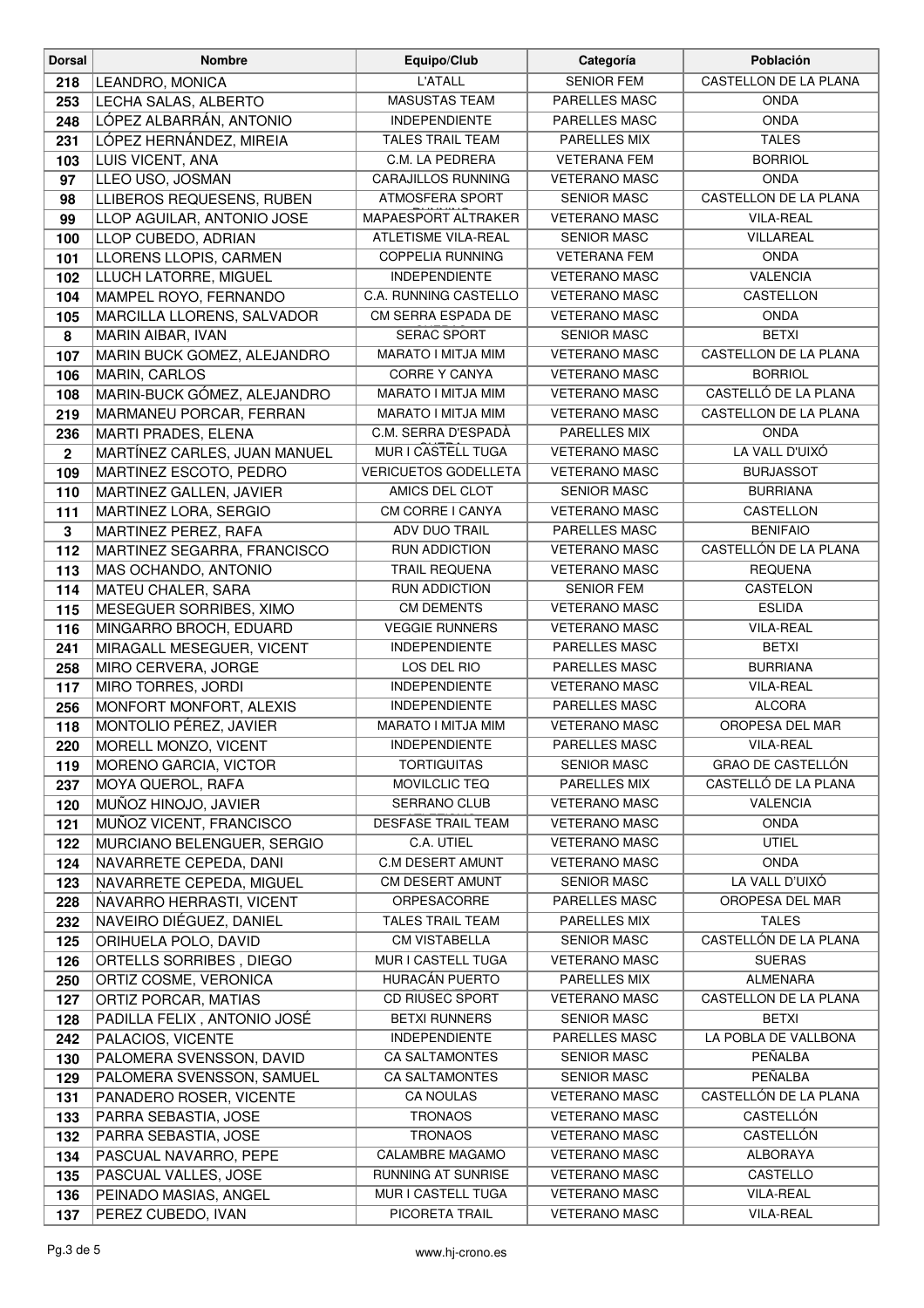| <b>Dorsal</b>   | <b>Nombre</b>                                      | Equipo/Club                                   | Categoría                                | Población                              |
|-----------------|----------------------------------------------------|-----------------------------------------------|------------------------------------------|----------------------------------------|
| 138             | PEREZ ISERTE, CHRISTIAN                            | <b>INDEPENDIENTE</b>                          | <b>SENIOR MASC</b>                       | <b>ONDA</b>                            |
| 139             | PEREZ OBRERO, DAVID                                | <b>INDEPENDIENTE</b>                          | <b>VETERANO MASC</b>                     | <b>CASTELLÓN</b>                       |
| 140             | PEREZ YESTE, JOSE RAMON                            | CA RUNNING CASTELLO                           | <b>VETERANO MASC</b>                     | <b>BURRIANA</b>                        |
| 141             | PETENCHI PETENCHI, IOANA                           | MUR I CASTELL TUGA                            | <b>VETERANA FEM</b>                      | <b>BENLLOCH</b>                        |
| 238             | PORCAR BELLES, ROSA                                | <b>RUN ADDICTION</b>                          | PARELLES MIX                             | <b>BENICASSIM</b>                      |
| 217             | PORTALES MARTINEZ, RUBEN                           | <b>INDEPENDIENTE</b>                          | PARELLES MIX                             | VILAVELLA (LA)                         |
| 142             | POVEDA BARREDA, PABLO                              | MARATO I MITJA MIM                            | <b>VETERANO MASC</b>                     | CASTELLON                              |
| 143             | PRADAS SAURA, RUBEN                                | C.M. LA PEDRERA                               | <b>VETERANO MASC</b>                     | <b>BORRIOL</b>                         |
| 144             | PRADES PRADES, JAVI                                | <b>INDEPENDIENTE</b>                          | <b>VETERANO MASC</b>                     | <b>VALENCIA</b>                        |
| 145             | PRATS BRUÑO, RAUL                                  | <b>INDEPENDIENTE</b>                          | <b>VETERANO MASC</b>                     | <b>TORREBLANCA</b>                     |
| 234             | RAMOS FABREGAT, PABLO                              | <b>NEWRUNNERS</b>                             | PARELLES MASC                            | CASTELLON DE LA PLANA                  |
| 222             | REDONDO RECATALA, FRANK                            | AMICS DEL CLOT                                | PARELLES MASC                            | <b>BURRIANA</b>                        |
| 146             | RIVERA MARTINEZ, MAITE                             | MARATO I MITJA MIM                            | <b>VETERANA FEM</b>                      | <b>GRAO CASTELLON</b>                  |
| 147             | RODRÍGUEZ GONZÁLEZ, CARLOS                         | RUN ADDICTION                                 | <b>VETERANO MASC</b>                     | CASTELLÓN DE LA PLANA                  |
| 148             | ROIG MONTULL, ROBERTO                              | <b>INDEPENDIENTE</b>                          | <b>VETERANO MASC</b>                     | <b>BENLLOCH</b>                        |
| 149             | ROMERO ROMERO, JUAN LORENZO                        | CORRE I CANYA                                 | <b>VETERANO MASC</b>                     | CASTELLÓN                              |
| $5\phantom{.0}$ | ROYO RICHART, SAUL                                 | <b>DUURS CASTELLO</b>                         | <b>VETERANO MASC</b>                     | <b>BENICASIM</b>                       |
| 150             | RUBIO CASALTA, VALENTIN                            | <b>DESFASE TRAIL TEAM</b>                     | <b>VETERANO MASC</b>                     | CASTELLON DE LA PLANA                  |
| 226             | RUBIO GARCÍA, ÁNGELA                               | <b>TRAIL RUNNING</b>                          | PARELLES FEM                             | <b>ALMASSORA</b>                       |
| 151             | RUIZ JUNQUERO, RAFA                                | C. A UTIEL                                    | <b>SENIOR MASC</b>                       | <b>UTIEL</b>                           |
| 152             | RUIZ LLORENS, BATISTE                              | <b>OUTDOOR NATURA</b>                         | <b>VETERANO MASC</b>                     | POBLA DE VALLBONA                      |
| 213             | <b>SABORIT TORNER, SANTI</b>                       | <b>CM VILAFAMES</b>                           | PARELLES MASC                            | <b>VILAFAMÉS</b>                       |
| 215             | SAIZ MARTINEZ, ANGELES                             | <b>CAMPO BASE ONDA</b>                        | PARELLES MIX                             | <b>ONDA</b>                            |
| 153             | SALES CAMPOS, ADRIAN                               | RUNNING MORÓ                                  | <b>SENIOR MASC</b>                       | SANT JOAN DE MORÓ                      |
| 154             | SALES VILLALONGA, ADRIAN                           | C. M. VISTABELLA                              | <b>SENIOR MASC</b>                       | CASTELLÓN DE LA PLANA                  |
| 67              | SALVADOR TARRASON, MIGUEL                          | <b>ASFID TRAIL</b>                            | <b>VETERANO MASC</b>                     | <b>BETXI</b>                           |
| 211             | SAN MIGUEL RUBIO, ALVARO                           | INDEPENDIENTE                                 | PARELLES MASC                            | <b>ONDA</b>                            |
| 254             | SÁNCHEZ COLLADO, ADRIÁN                            | MUNTANYA CATÍ                                 | PARELLES MASC                            | RAFELBUNYOL                            |
| 221             | SANCHEZ ESTEVE, PEDRO                              | <b>CLUB XTREM ALMENARA</b>                    | PARELLES MASC                            | <b>ALMENARA</b>                        |
| 156             | SANCHEZ MOR, JORGE                                 | <b>INDEPENDIENTE</b>                          | <b>VETERANO MASC</b>                     | ALQUERIAS NIÑO PERDIDO                 |
| 155             | SANCHEZ, OSCAR                                     | <b>MASUSTAS TEAM</b>                          | <b>VETERANO MASC</b>                     | <b>TALES</b>                           |
| 157             | SANICOLÁS GIMÉNEZ, PASQUAL                         | <b>DIATALL</b>                                | <b>VETERANO MASC</b>                     | <b>VILA-REAL</b>                       |
| 240             | SAUANE AMORIN, CARLOS                              | RUNNING MORÓ                                  | PARELLES MASC                            | SANT JOAN DE MORÓ                      |
| 158             | SAURA FERRERES, ARTURO                             | <b>INDEPENDIENTE</b>                          | <b>VETERANO MASC</b>                     | CASTELLON                              |
| 159             | SCHUMACHER, MONIKA                                 | <b>TORTIGUITAS TRAIL</b>                      | <b>VETERANA FEM</b>                      | <b>CHERT</b>                           |
| 244             | SEDANO CASAS, JOSE JAVIER                          | MONTAÑAS CASTELLÓN                            | PARELLES MASC                            | CASTELLON                              |
| 160             | SEGARRA DAROCA, JUAN                               | <b>INDEPENDIENTE</b>                          | <b>VETERANO MASC</b>                     | MASSAMAGRELL                           |
| 161             | SELMA, CARMELA                                     | <b>RUN ADDICTION</b>                          | <b>VETERANA FEM</b>                      | CASTELLÓN                              |
| 162             | SOLSONA AGOST, CARLOS                              | <b>CM PUERTOMIMGALVO</b>                      | <b>VETERANO MASC</b>                     | CASTELLON                              |
| 163             | SORRIBES VIGUER, ANA                               | <b>INDEPENDIENTE</b>                          | <b>SENIOR FEM</b>                        | <b>ONDA</b>                            |
| 186             | SORRIBES, SERGIO                                   | AMICS DEL CLOT                                | <b>VETERANO MASC</b>                     | <b>BURRIANA</b>                        |
| 246             | SUERO SOSA, RAFAELINA                              | <b>INDEPENDIENTE</b>                          | PARELLES MIX                             | TORREJÓN DE VELASCO<br><b>BENIFAIÓ</b> |
| 164             | TAPIA REGAL, SECUNDINO<br><b>TENA PUIG, GUILLE</b> | <b>MATAMON TRAIL</b><br><b>MOVILCLIC TEAM</b> | <b>SENIOR MASC</b><br><b>SENIOR MASC</b> | <b>MORELLA</b>                         |
| 166             |                                                    | MOVILCLIC TEAM                                | <b>VETERANA FEM</b>                      | <b>MORELLA</b>                         |
| 165             | TENA, ROSANA<br>TOMAS, RAUL                        | <b>INDEPENDIENTE</b>                          | <b>SENIOR MASC</b>                       | <b>MONTANEJOS</b>                      |
| 167<br>168      | TORNER AMOROS, RAMON                               | RUNNING MORÓ                                  | <b>VETERANO MASC</b>                     | <b>VILA-REAL</b>                       |
| 170             | TRAVER PIQUER, CARLOS                              | <b>INDEPENDIENTE</b>                          | <b>VETERANO MASC</b>                     | AIN                                    |
| 171             | ULLOA MARTÍNEZ, DAVID                              | <b>TRAIL MORVEDRE</b>                         | <b>SENIOR MASC</b>                       | SAGUNTO                                |
| 172             | URBANEJA, RUBEN                                    | AMICS DEL CLOT                                | <b>SENIOR MASC</b>                       | <b>BURRIANA</b>                        |
| 173             | VALERO GARVI, ANTONIO                              | <b>CLUB ATLETISMO ONDA</b>                    | <b>VETERANO MASC</b>                     | <b>ONDA</b>                            |
| 174             | VALERO MARÍN, JOSÉ TOMÁS                           | CLUB ATLETISMO ONDA                           | <b>VETERANO MASC</b>                     | <b>ONDA</b>                            |
| 175             | VALLEZ GARCÍA-CONSUEGRA,                           | <b>INDEPENDIENTE</b>                          | <b>SENIOR MASC</b>                       | CASTELLÓN DE LA PLANA                  |
| 176             | VALLS ROMERO, JUAN VI                              | RUN ADDICTION                                 | <b>VETERANO MASC</b>                     | <b>VILA-REAL</b>                       |
| 177             | VAREA AGUILELLA, SERGI                             | <b>INDEPENDIENTE</b>                          | <b>SENIOR MASC</b>                       | <b>ONDA</b>                            |
| 178             | VAZQUEZ ROMERO, VICENTE LUIS                       | <b>INDEPENDIENTE</b>                          | <b>VETERANO MASC</b>                     | CASTELLON DE LA PLANA                  |
| 180             | <b>VENTURA MARIN, MARCOS</b>                       | AT-ZENET                                      | <b>VETERANO MASC</b>                     | ATZENETA DEL MAESTRAT                  |
| 181             | VENTURA RAMOS, JOSE LUIS                           | CIM PENYAGOLSA XODOS                          | <b>VETERANO MASC</b>                     | <b>BENICASIM</b>                       |
| 179             | VENTURA, DAVID                                     | MARATO I MITJA MIM                            | <b>VETERANO MASC</b>                     | ALMASSORA                              |